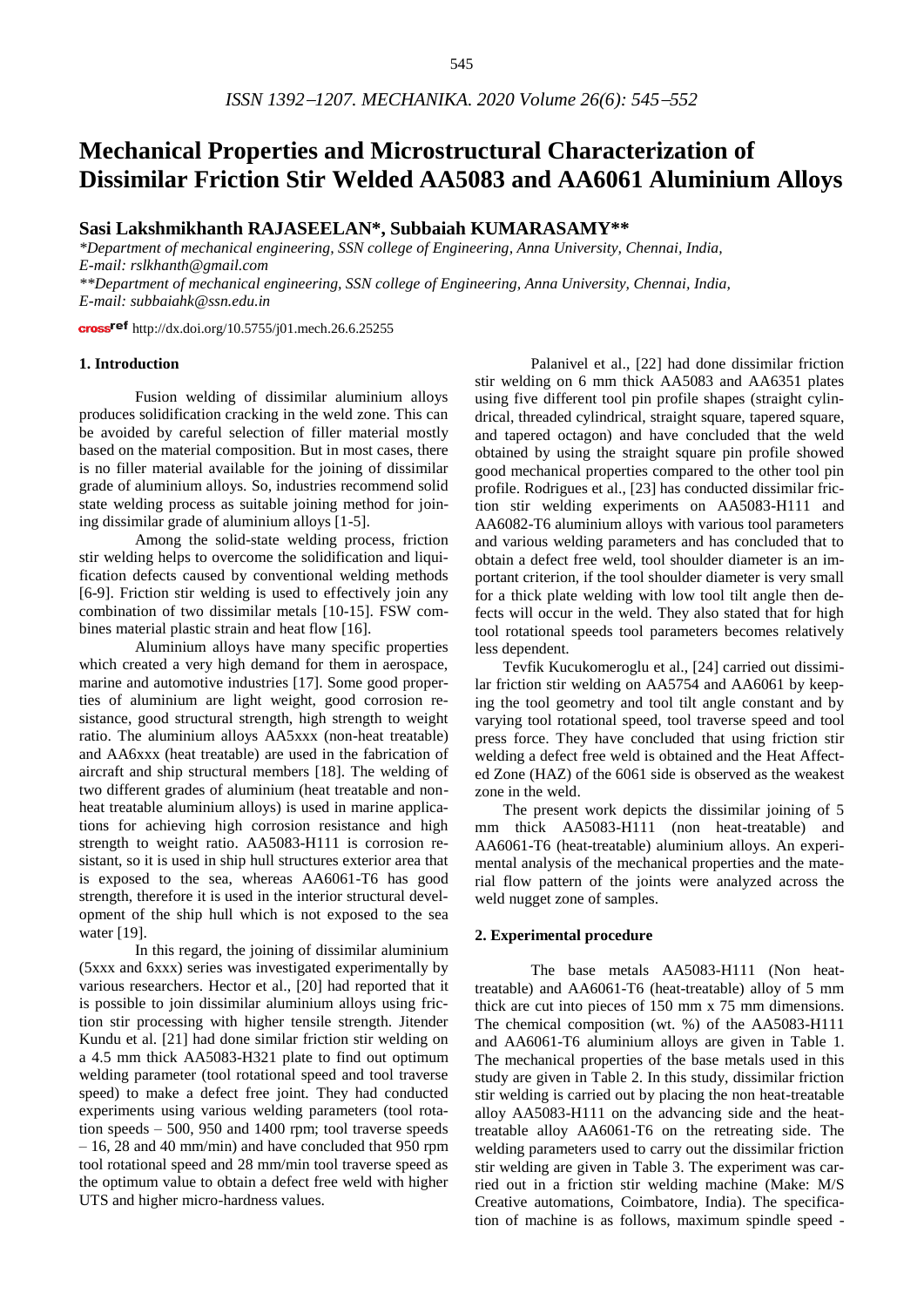3000 rpm, maximum power - 30 hp and maximum axial force – 25 kN. The tensile specimens were extracted along the transverse direction of the weld using the EDM wire cutting machine. The specimens were prepared according to ASTM-E8 standards. Small samples were extracted along the transverse direction of the dissimilar friction stir welded plate to characterize the microstructures and the hardness values. Tensile strength, yield strength and % elongation were found out in the samples by using the Universal Testing Machine (UTM) (Bluestar make, model LDW 50).

Vickers microhardness tester (ESEWY make, Model EW- 423DAP) was used to evaluate the hardness values across the various zones of the Friction Stir Welded samples with an equiaxed distance of 0.5 mm by applying 0.5 kg load with a dwell time of 15 sec.

Keller reagent was used to reveal the microstructure of the specimen. The microstructural analyses were carried out using both optical microscope and scanning electron microscope (Carl ZEISS make, model EVO 18 research). The elemental analysis was carried out using SEM-EDX to find out the precipitates present in the welded sample.

Table 1

| Chemical composition (wt. %) of the base materials |       |       |       |       |       |       |       |       |       |
|----------------------------------------------------|-------|-------|-------|-------|-------|-------|-------|-------|-------|
| <b>Base Metal</b>                                  | Mg    | Mn    | Fe    | Si    |       |       | Zn    |       |       |
| AA5083-H111                                        | 4.254 | 0.525 | 0.259 | 0.980 | 0.346 | 0.113 | 0.103 | 0.019 | 93.31 |
| AA6061-T6                                          | 0.812 | 0.061 | 0.323 | 3.01  | .142  | 0.184 | 0.072 | 0.02  | 94.31 |

Table 2

| Mechanical properties of base materials |  |
|-----------------------------------------|--|
|                                         |  |

| Base material              | LI V 71 | <b>TITIO</b><br>MPa                       | $\mathbf{v}$<br>! Strength, MPa<br>'ield | --<br>(0)<br>Elongation |
|----------------------------|---------|-------------------------------------------|------------------------------------------|-------------------------|
| 5083<br>AA.                | 80      | 221<br>$\sim$<br>$\sim$<br><i>JL</i> 1.JT | 197.39                                   | 22.26<br>-----          |
| $\mathbf{m}$<br>6061<br>AΑ | 1 I J   | 325.08                                    | 265.99                                   | 503<br>10.J             |

## Table 3

Welding process parameters and tool properties

| Process parameters           | Values          |
|------------------------------|-----------------|
| Tool rotational speed RPM    | 950             |
| Tool traverse speed, mm/min  | 28              |
| Tool pin profile             | Straight square |
| $D/d$ ratio of the tool      | 3.0             |
| Tool shoulder diameter D, mm | 15              |
| Tool pin diameter $d$ , mm   | 5               |
| Tool pin length, mm          |                 |

## **3. Results**

#### 3.1. Optical microscopy (OM)

The optical microscopy images of the dissimilar friction stir welded AA5083-H111 and AA6061-T6 aluminium alloys at 100X magnification is shown in Fig. 1. The microstructure of AA5083-H111 base metal is shown in Fig. 1, a and the microstructure of AA6061-T6 base metal is shown in Fig. 1, b. Large number of dark spots are observed in Fig. 1, a. It shows the presence of large quantity of strengthening precipitates in the AA5083 base metal. The grain boundaries are not clearly visible in AA5083- H111 aluminium alloy, whereas in case of AA6061-T6 aluminium alloy base metal microstructure (Fig. 1, b) the grain boundaries are clearly visible. It is noticed that the grains of AA6061-T6 are oriented along the rolling direction of the plates. The dark particles that were observed in the Fig. 1, b, shows the presence of the major strengthening precipitate of AA6061-T6 (Mg2Si). A large number of Mg2Si precipitates can be found in the AA6061-T6 alloy with various morphologies. Some Mg2Si precipitates are in round shape, whereas few precipitates are found to be elongated along the rolling direction of the plate. These precipitates provide good tensile properties and high hardness values to the alloy. By comparing the microstructure of the base metal zone (Fig. 1, a) and heat affected zone (Fig. 1, c) of the AA5083-H111, it is clear that AA5083H111 base metal has fine grain structure, whereas in the HAZ region of the AA5083-H111 side the grains have become coarser compared to the base metal grain structure. The grain growth has mainly occurred because of the heat flow in the HAZ region during the friction stir welding. When the microstructure of the base metal side (Fig. 1, b) and the HAZ of the AA6061-T6 side (Fig. 1, d) compared, it was clearly observed the grain growth in the HAZ region and the number of Mg2Si precipitates in the HAZ had been reduced. The increase in the grain size is one of the main reasons for the massive reduction in the tensile properties and the hardness value of the alloy according to the Hall-Petch equation. Another reason for the reduction in the hardness and tensile properties at the HAZ of the AA6061- T6 side is the dissolution of the Mg2Si precipitates. Fig. 1, e shows the weld nugget zone where we can see the mixing of two materials. In the nugget zone we can see the grains have been broken down to finer grains, this is the reason for the increase in the hardness and tensile properties in the nugget zone.

## 3.2. Scanning electron mcroscopy

Fig. 2 shows the SEM images (2000X) at the various locations of the dissimilar friction stir welded AA5083-H111 and AA6061-T6. By comparing Fig. 2a (AA5083-H111 Base metal) and Fig. 2b (AA6061-T6 Base metal), the grain boundaries in the AA6061 side are clear whereas grain boundaries are not visible in the AA5083 side. Also, a large amount of precipitates in the AA5083 side was visible as there are many strengthening precipitates in AA5083-H111, whereas in AA6061 side very few precipitates are seen as there was only one strengthening precipitate (Mg2Si) in the AA6061-T6. The major strengthening precipitates that are present in AA5083- H111 are Al<sub>6</sub>(FeMn), Al<sub>3</sub>Mg<sub>2</sub>, Al<sub>6</sub>(Fe,Mn)Cr, Al<sub>6</sub>(FeMn)Si and Mg2Si.

Comparing the base metal zone (Fig. 2, a) and the heat affected zone (Fig. 2, c) of the AA5083-H111 side,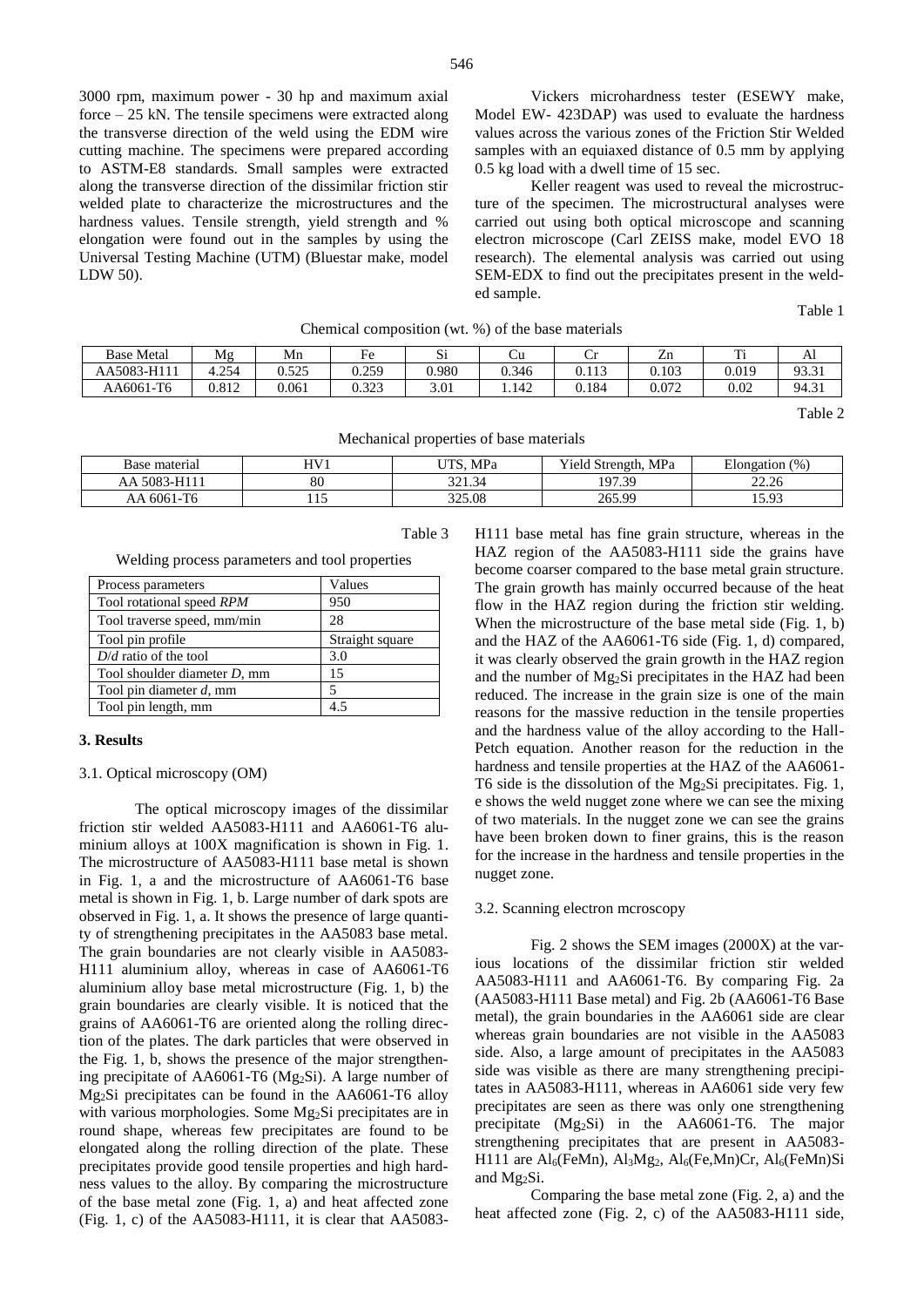side, the grain boundary growth was clear which was the reason for the reduction in the tensile properties according to Hall-Petch equation. In Fig. 2, e, we the mixing of two materials was clear and also the grain sizes are reduced to very small units. There is only a less amount of precipitates in the weld nugget zone, mainly because most of the precipitates gets broken down due to the stirring made by the tool and many precipitates also gets dissolved due to the high heat in the weld nugget zone.



Fig. 1 OM images – 100X magnification a) 5083 BM; b) 6061 BM; c) 5083 HAZ; d) 6061 HAZ; e) weld nugget

#### 3.3 SEM - EDX analysis

EDX (Energy Dispersive X-Ray) analysis was done on the weld nugget zone of the dissimilar friction stir welded AA5083-H111 and AA6061-T6 and the EDX was taken in the spots shown in Fig. 3. Five spots were taken on the precipitates present in the nugget zone and the elements present on the EDX spots are shown in Table 4. It can be seen in the Table 4 that the presence of Magnesium (Mg) is very low. The quantity of magnesium (weight %) in the base metals are 4.25% in the AA5083-H111 and 0.81% in the AA6061-T6, but in the nugget zone the average magnesium content is only 0.39%. The reduction in the magnesium content is mainly because of the dissolution that has occurred due to the heat caused by friction stir welding. The precipitates present in the weld nugget zone of dissimilar friction stir welded are shown in Table 4. The major strengthening precipitates of AA6061-T6  $(Mg_2Si)$  are completely dissolved in the nugget zone because of the heat produced during the dissimilar friction stir welding. This made the HAZ of AA6061-T6 the softer zone and caused the failure to occur in this zone.

#### 3.4 Tensile properties

The tensile properties of dissimilar friction stir welded joints of 5 mm thick non-heat treatable AA5083- H111 and heat treatable AA6061-T6 aluminium alloy plates were listed in Table 5. It was clear from the tensile study that the tensile strength of the weld was less than that of the base metal strength. The tensile sample of dissimilar friction stir welded AA5083-H111 and AA6061-T6 is shown in Fig. 4. It can also be noted from the Fig. 4 that the fracture location for both the tensile samples were observed at the heat affected zone of the 6061-T6 side of the weld. The average ultimate tensile strength of the dissimi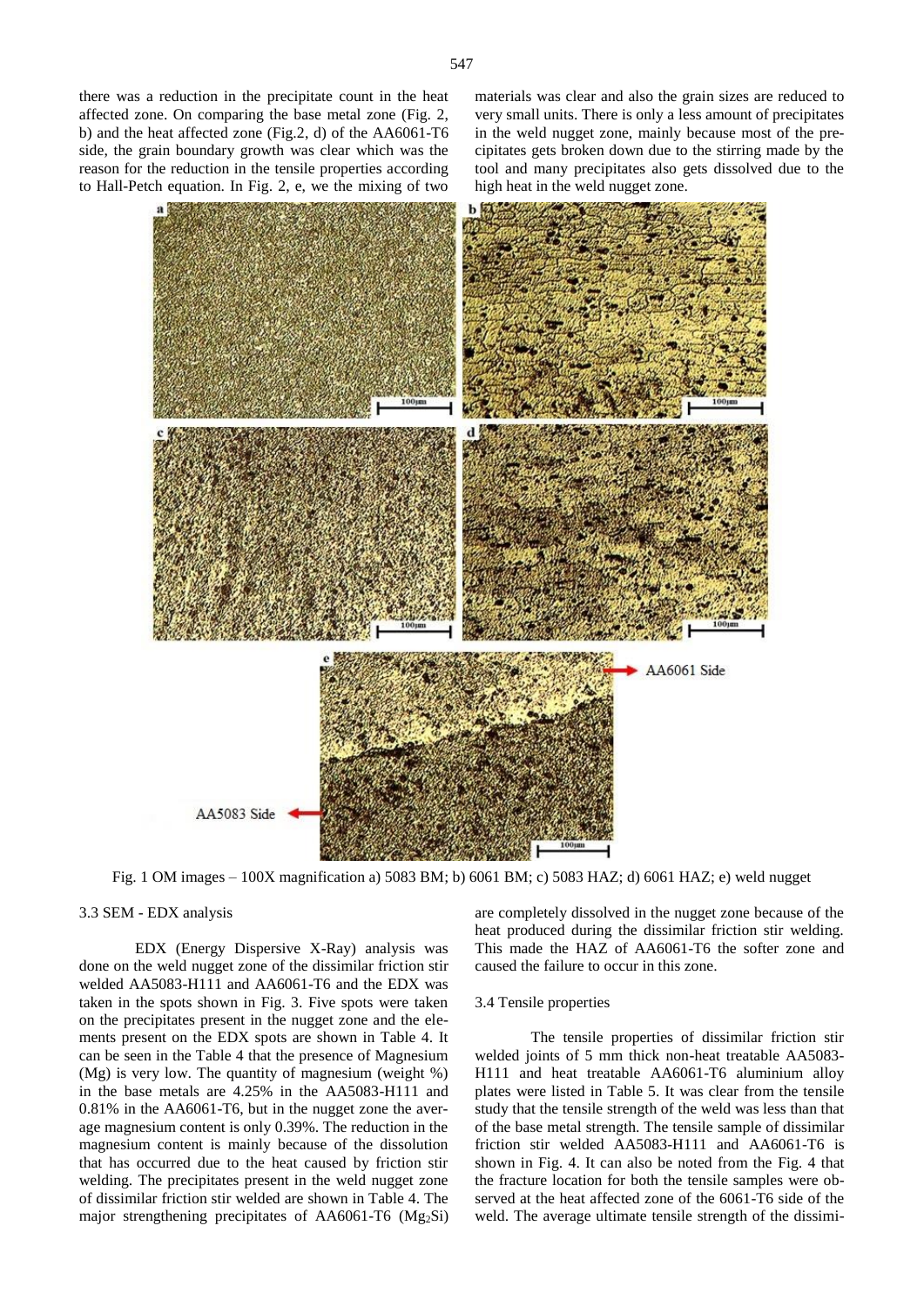lar friction stir welded joint is 185.5 MPa which is 57.94% the strength of the weaker base metal ultimate tensile strength. The average % elongation of the welded sample is 12.25 which is 76.9% of the weaker base metal % elongation. Fig. 4, b shows the side view of the tensile samples. In these samples it was clear that the fracture has taken place at 45° inclined angle at the HAZ of the 6061-T6 side. The HAZ of the AA6061-T6 side is considered as the weakest zone in the dissimilar friction stir welded AA5083-H111 and AA6061-T6 sample.



Fig. 2 SEM images – 2000X magnification a) 5083 BM; b) 6061 BM; c) 5083 HAZ; d) 6061 HAZ; e) weld nugget



Fig. 3 SEM EDX spots in weld nugget at 2000 X magnification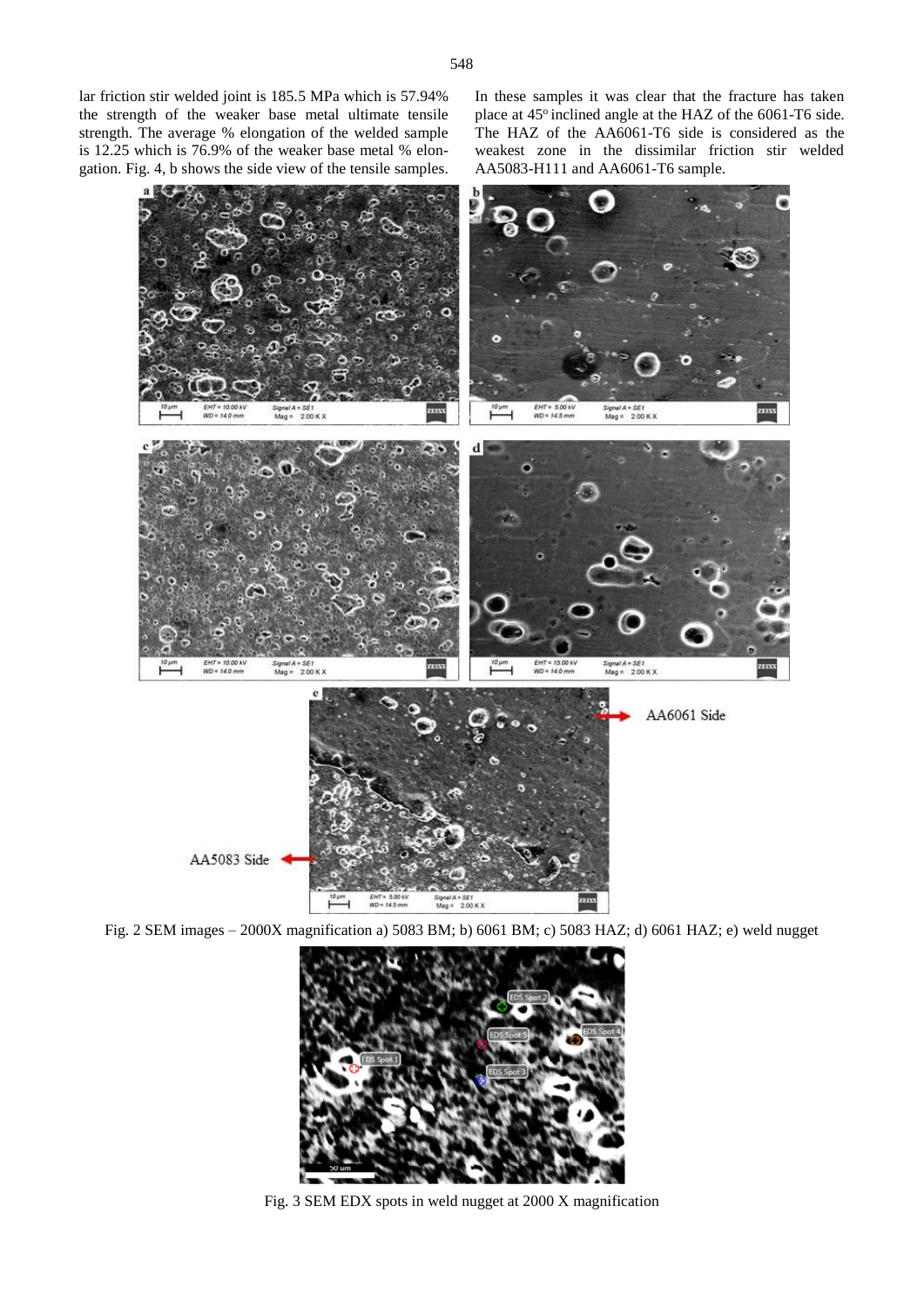| SEM-EDX showing the alloying elements (weight %) in the weld nugget zone |  |
|--------------------------------------------------------------------------|--|
|--------------------------------------------------------------------------|--|

|        | Al    | Mg   | Mn   |      | Fe   | Si   |
|--------|-------|------|------|------|------|------|
| Spot 1 | 87.15 | 0.19 | 2.34 | 2.86 | 3.42 | 4.03 |
| Spot 2 | 89.3  | 0.77 | 2.68 | 2.55 | 3.52 | 1.19 |
| Spot 3 | 89.07 | 0.66 | 1.51 | 2.7  | 4.62 | 1.44 |
| Spot 4 | 89.92 | 0.21 | 2.94 | 1.64 | 4.13 | 1.17 |
| Spot 5 | 88.97 | 0.13 | 1.44 | 3.05 | 4.28 | 2.13 |
| Avg    | 88.88 | 0.39 | 2.18 | 2.56 | 3.99 | 1.99 |

Table 5

Tensile properties of dissimilar friction stir welded joints

| <b>FSW Samples</b> | UTS (MPa) | El (%) | <b>Fracture Location</b>        |
|--------------------|-----------|--------|---------------------------------|
| Sample 1           | 185       | 1.50   | At HAZ of 6061 side of the Weld |
| Sample 2           | 186       | 13.00  | At HAZ of 6061 side of the Weld |
| Average Value      | 185.5     | 1つ つち  |                                 |



Fig. 4 Fracture location of tensile specimens a) front view; b) side view

#### 3.5. Hardness survey

The graph below shows the microhardness profile of dissimilar friction stir weld of non heat-treatable, AA5083-H111 and heat-treatable AA6061-T6 aluminium alloys with 950 RPM and 28 mm/min. It should be noted that the hardness profile on the advancing (AA5083-H111) side is almost identical. In the advancing side the average grain size of the TMAZ and HAZ is higher than that of the grain size in the weld nugget, but there is only a modest increase in the hardness of the stir zone compared to the hardness of the TMAZ. This occurs mainly due to the presence of precipitates in the TMAZ.

It can be seen clearly in the Fig. 5 that the highest hardness values were observed at the base metal side of AA6061-T6 aluminium alloy; this is because of the presence of a large number of Mg2Si precipitates. It was clear that there is a huge drop in the hardness value in the heat affected zone of the AA6061-T6 side, this is because, the main strengthening precipitate present in the AA6061-T6 (Mg2Si) base metal gets dissolved due to the heat that occurs during the friction stir welding. The dissolving of the Mg2Si precipitates causes reduction in hardness and the strength in the HAZ of the 6061 side, which makes it the weakest spot in the weld. The imposed thermal cycles and severe plastic deformation on the TMAZ of the AA6061 side lead to the elimination of precipitate hardening and hence there is a drop in the hardness in the TMAZ. It was also evident from the figure that the hardness in the weld nugget of the FS welded AA5083 and AA6061 was higher than the base metal hardness of the AA5083-H111, this is because of the grain size refinements and dynamic recrystallization in the stir zone. The tool pin profile is the main reason for the proper dynamic recrystallization. As the grain size in the weld nugget is small due to the recrystallization, the hardness value in the weld nugget is higher as per the Hall-Petch equation.



Fig. 5 Hardness plot of dissimilar FSWed AA5083-H111 and AA6061-T6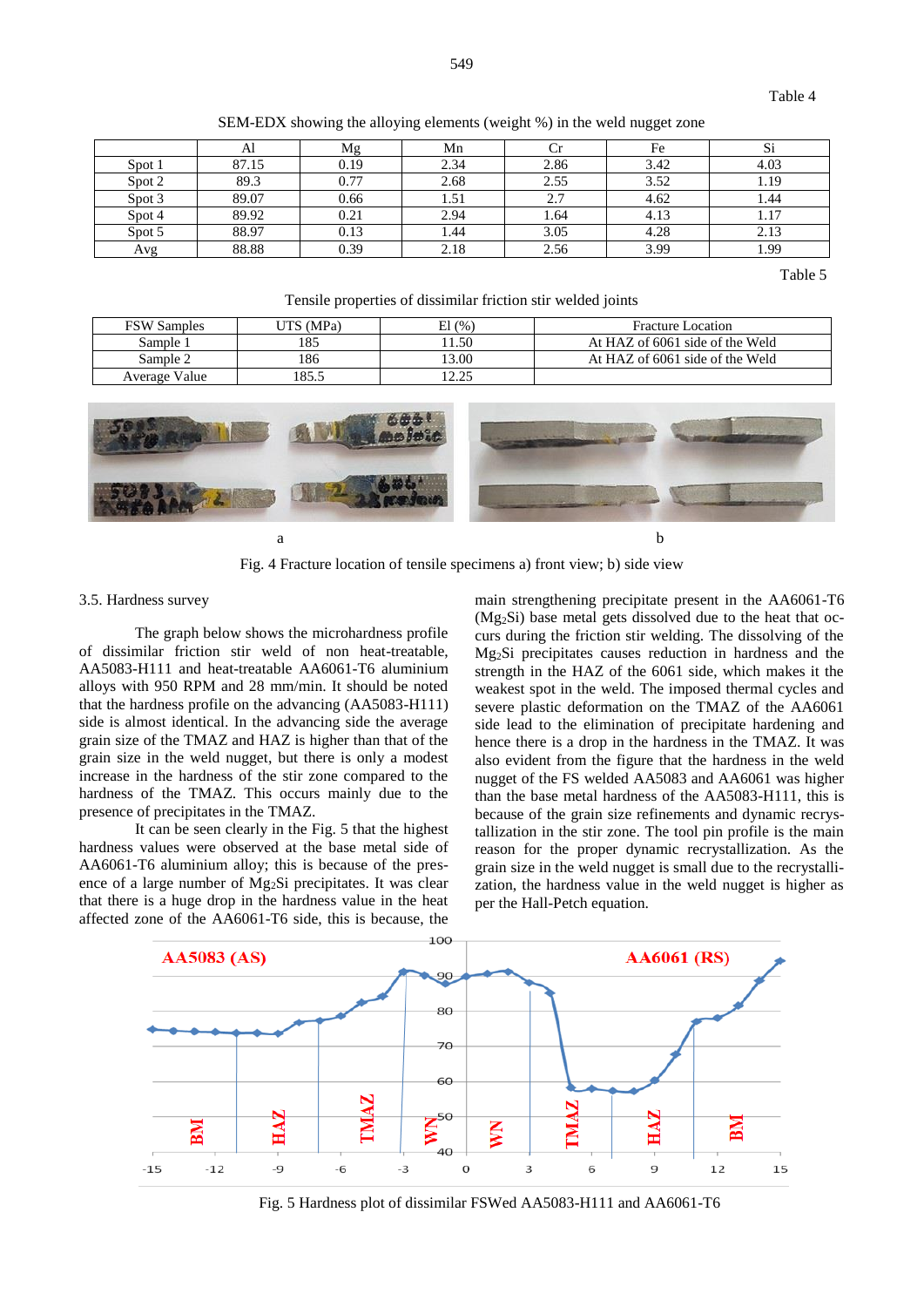## **4. Discussion**

From the samples obtained from the welded joints of AA5083-H111 and AA6061-T6 it is clear that a defect free welding can be done by using friction stir welding. In friction stir welding the heat required to do the joining is achieved by the friction occurring between the tool and the base materials. The heat input given influences the material flow from the advancing side to the retreating side and vice versa. The main factors influencing the heat input are the tool rotational speed and the welding speed. Another important factor which influence the material flow is the tool pin profile, because the tool carries the material from the advancing side to the retreating side with the front end and from retreating side to advancing side with the rear end. If the material flow from the retreating side to the advancing side is less than the material flow from advancing side to retreating side, then a void occurs and creates a defect in the weld nugget. If the heat input is very high, then turbulent flow of materials occurs and it will also result in defects. So it is very important to get an optimum welding parameters and tool pin profile to achieve a defect free friction stir welds.

The top portion of the stir zone is the shoulder influenced region, the material flow in this region is due to the heat generated by the rotation and rubbing of tool shoulder with the work piece during FSW. The bottom portion of the stir zone is the pin influenced region, the material flow in this region is due to the heat generated by the rotation and rubbing of tool pin with the dissimilar materials.

#### 4.1. Effect of microstructure on tensile properties

The mechanical properties of the weld is determined by the local microstructure, so in order to determine the global joint strength the relationship between the microstructure and mechanical property is crucial. The welded joint microstructure is formally divided into three zones [25], they are Weld Nugget (WN), Thermo-mechanically Affected Zone (TMAZ) and Heat Affected Zone (HAZ). The weld nugget or the stirred zone consists of fineequiaxed recrystallized grains that are formed due to high temperature and high deformation rate in the weld nugget due to the stirring caused by the tool pin [26]. Bent elongated grains can be observed near the nugget which is the TMAZ [27]. The zone next to the TMAZ is the HAZ, this zone will experience thermal cycle, but will not undergo any plastic deformation. In the HAZ the grain size will be same as that of the base material. The grain growth in the HAZ is caused mainly by the thermal exposure.

The average UTS of the dissimilar friction stir welded joint is 185.5 MPa which is 57.94% of the weaker base metal AA5083-H111. Ilangovan et.al. [19] has done dissimilar friction stir welding between AA6061 and AA5086 and has achieved the UTS value of 140 MPa which is 56% compared to the weaker base metal AA5086- O. In this study, the fracture in the dissimilar welded sample was observed in the HAZ of the AA6061-T6 side. The heat flow in the HAZ during the dissimilar friction stir welding resulted in the dissolution of the Mg<sub>2</sub>Si precipitates, which is the main strengthening precipitate in the AA6061-T6 aluminium alloy. The friction stir welding process is a solid state welding process. The temperature during DFSW joint is approximately  $500^{\circ}$ C. The aluminium alloy melting temperature is around 650°C. The Mg<sub>2</sub>Si precipitate which is the main precipitate responsible for precipitation hardening in AA6061 aluminium alloy dissolves at 450°C. Gurel Cam et al [28]. has done friction stir welding on AA6061-T6 with and without AA7075-T6 interlayer and has obtained a weld joint efficiency of 59.3% for similar FSW joint and 59.37% for similar FSW joint with AA7075-T6 interlayer.

#### 4.2. Effect of hardness on tensile properties

From the hardness survey the lowest hardness was observed in the TMAZ/HAZ of the AA6061-T6 side. The specimen broke in conformity with the hardness survey, in the TMAZ/HAZ of the precipitation hardened alloy AA6061-T6. The HAZ of the AA6061-T6 is considered as the soft region of the welded sample. During tensile loading, the fracture occurs in the soft region, which is the weakest point of the sample [29]. In a dissimilar welded joint, the strength of the specimen is mainly dependent on the mechanical interlocking of the materials than their metallurgical bonding. The mechanical interlocking is improved by the features like interpenetrating features, chaotic flow and the longer interface layer [30].

The hardness distribution in the FSW joint is based on brittle intermetallic formation, precipitate formation, strain hardening and boundary energy. The increase in grain boundaries and the reduction in grain size due to dynamic recrystallization of grains caused by the tool pin profile results in the high hardness values at the weld nugget of the dissimilar joint. According to Hall-Petch relationship the grain size is inversely proportional to the hardness and the strength of the joints. In case of the precipitation hardenable alloys, the precipitate formation shows a significant effect on the tensile properties compared to the grain size effects. For heat treatable alloys, the strength and the hardness values mainly depends on the distribution and the availability of the precipitates [31]. During welding of the heat treatable aluminium alloys the precipitates present in the alloys gets dissolved due to the flow of heat, which results in the reduction of strength. On aging, the precipitates are slowly formed which increases the strength of the aluminium alloy [32]. Since AA6061- T6 is a heat treatable aluminium alloy, the Mg<sub>2</sub>Si precipitates which are present in the AA6061 gets dissolved due to the heat flow during welding which makes it the weakest spot, but after age hardening the Mg2Si precipitates will form again in the alloy which will result in the increased strength and hardness.

#### **5. Conclusions**

A dissimilar friction stir welding of AA5083- H111 and AA6061-T6 was successfully conducted with no major defects inside the weld. The conclusions from the study conducted are as follows:

1. from the microstructure images obtained from the Optical Microscopy and Scanning Electron Microscopy we can conclude that the weakest spot in the dissimilar friction stir welded sample is the heat affected zone (HAZ) of the AA6061-T6 side because of the grain growth that occurred in this zone;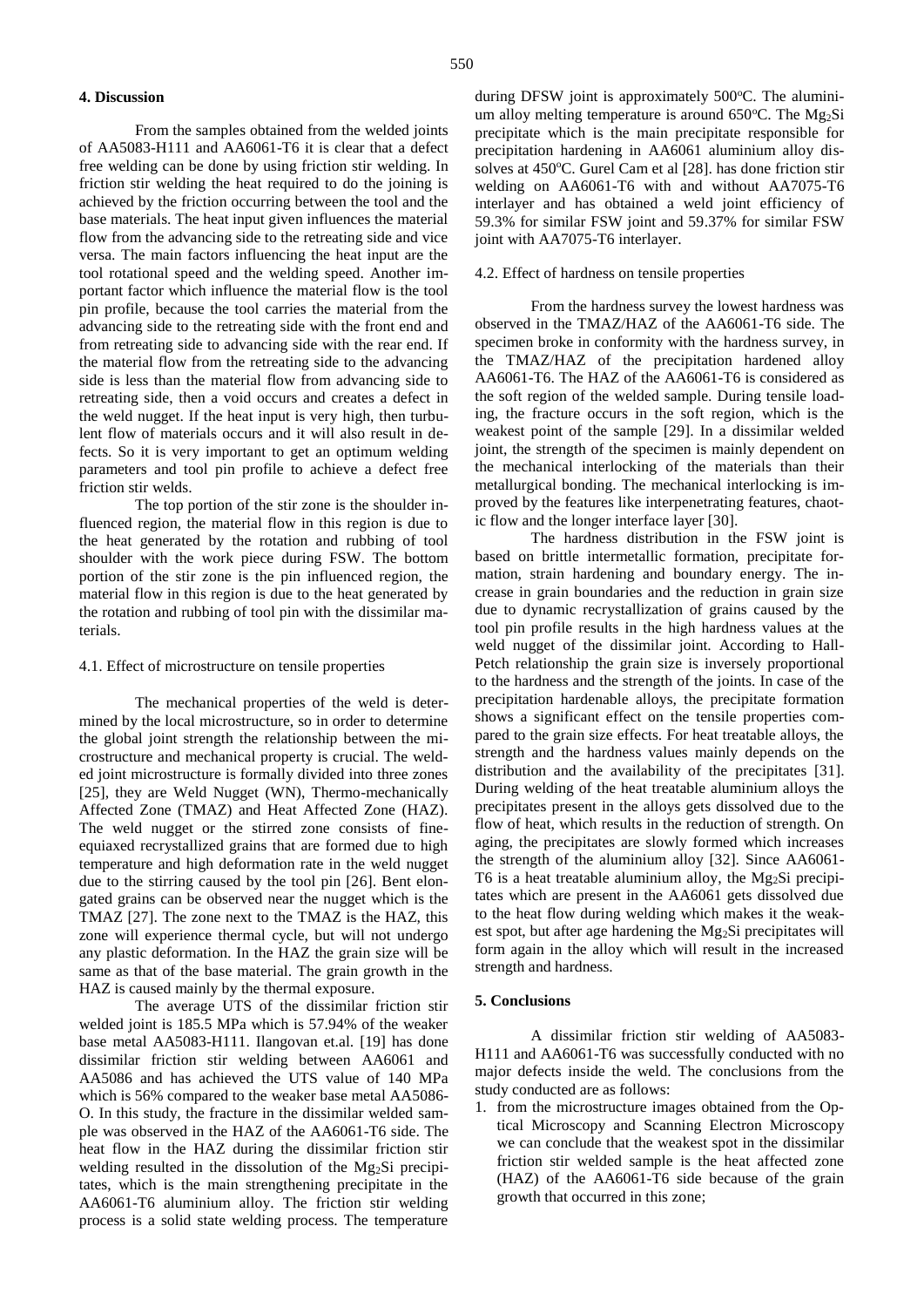- 3. the tensile strength obtained in the dissimilar friction stir welding of AA5083-H111 and AA6061-T6 was 186 MPa with a weld joint efficiency of 58% compared to the weaker base metal tensile strength. The failure has occurred at the heat affected zone (HAZ) of the AA6061-T6 side;
- 4. high hardness values were obtained in the weld nugget zone due to the presence of fine equiaxed recrystallized grain that occurred because of the proper stirring made by the tool pin, and a very low hardness value was obtained at the HAZ of the 6061 side because of the dissolution of Mg<sub>2</sub>Si precipitates.

## **References**

1. **Khodir, S. A.; Shibayanagi, T.** 2008. Friction stir welding of dissimilar AA2024 and AA7075 aluminium alloys, Materials Science and Engineering B 148: 82- 87.

[https://doi.org/10.1016/j.mseb.2007.09.024.](https://doi.org/10.1016/j.mseb.2007.09.024)

- 2. **Koilraj, M.; Sundareswaran, V.; Vijayan, S.; Koteswara Rao, S. R.** 2012. Friction stir welding of dissimilar aluminum alloys AA2219 to AA5083 – Optimization of process parameters using Taguchi technique, Materials and Design 42: 1-7. [https://doi.org/10.1016/j.matdes.2012.02.016.](https://doi.org/10.1016/j.matdes.2012.02.016)
- 3. **Cavaliere, P.; De Santis, A.; Panella, F.; Squillace A.** 2009. Effect of welding parameters on mechanical and microstructural properties of dissimilar AA6082- AA2024 joints produced by friction stir welding, Materials and Design 30: 609-616.

[https://doi.org/10.1016/j.matdes.2008.05.044.](https://doi.org/10.1016/j.matdes.2008.05.044)

4. **Bala Srinivasan, P.; Dietzel, W.; Zettler, R.; dos Santos, J. F.; Sivan, V.** 2005. Stress corrosion cracking susceptibility of friction stir welded AA7075- AA6056 dissimilar joint, Materials Science and Engineering A 392: 292-300.

[https://doi.org/10.1016/j.msea.2004.09.065.](https://doi.org/10.1016/j.msea.2004.09.065)

5. **Amancio-Filho, S. T.; Sheikhi, S.; dos Santos, J. F.; Bolfarini, G.** 2008. Preliminary study on the microstructure and mechanical properties of dissimilar friction stir welds in aircraft aluminium alloys 2024-T351 and 6056-T4, Journal of Materials Processing Technology 206: 132-142.

[https://doi.org/10.1016/j.jmatprotec.2007.12.008.](https://doi.org/10.1016/j.jmatprotec.2007.12.008)

6. **Yan, Y.; Zhang, Da-tong.; Qiu, Cheng.; Zhang, Wen.** 2010. Dissimilar friction stir welding between 5052 aluminum alloy and AZ31 magnesium alloy, Transactions of Nonferrous Metals Society of China 20: 619-623.

https://doi.org/10.1016/s1003-6326(10)60550-x.

7. **Xue, P.; Ni, D. R.; Wang, D.; Xiao, B. L.; Ma, Z.Y.** 2011. Effect of friction stir welding parameters on the microstructure and mechanical properties of the dissimilar Al-Cu joints, Materials Science and Engineering A 528: 4683-4689.

[https://doi.org/10.1016/j.msea.2011.02.067.](https://doi.org/10.1016/j.msea.2011.02.067)

- 8. **Kah, P.; Hiltunen, E.; Martikainen, J.; Katajisto, J.** 2009. Experimental investigation of welding of aluminum alloy profiles and wrought plate by FSW, Mechanika 79: 21-27.
- 9. **Shanmuga Sundaram, N.; Murugan, N.** 2009. Dependence of ultimate tensile strength of friction stir welded AA2024-T6 aluminium alloy on friction stir welding process parameters, Mechanika 78: 17-24.
- 10. **Kwon, Y.**J**.; Shigematsu, I.; Saito, N.** 2008. Dissimilar friction stir welding between magnesium and aluminum alloys, Materials Letters 62: 3827-3829. [https://doi.org/10.1016/j.matlet.2008.04.080.](https://doi.org/10.1016/j.matlet.2008.04.080)
- 11. **Chen, Yu-hua; Ni, Quan; Ke, Li-ming.** 2012. Interface characteristic of friction stir welding lap joints of Ti/Al dissimilar alloys, Transactions of Nonferrous Metals Society of China 22: 299-304. [https://doi.org/10.1016/S1003-6326\(11\)61174-6.](https://doi.org/10.1016/S1003-6326(11)61174-6)
- 12. **Kwon, Yong-Jai; Shim, Seong-Beom; Park, Dong-Hwan.** 2009. Friction stir welding of 5052 aluminum alloy plates, Transactions of Nonferrous Metals Society of China 19: 23-27.

[https://doi.org/10.1016/S1003-6326\(10\)60239-7.](https://doi.org/10.1016/S1003-6326(10)60239-7)

- 13. **Jamshidi Aval, H.; Serajzadeh, S.; Kokabi, A. H.; Loureiro, A.** 2011. Effect of tool geometry on mechanical and microstructural behaviors in dissimilar friction stir welding of AA5086-AA6061, Science and Technology of Welding and Joining 16: 597-604. [https://doi.org/10.1179/1362171811Y.0000000044.](https://doi.org/10.1179/1362171811Y.0000000044)
- 14. **Mohammad Mahdi Moradi; Hamed Jamshidi Aval; Roohollah Jamaati.** 2018. Microstructure and texture evolution of friction stir welded dissimilar aluminum alloys: AA2024 and AA6061, Journal of Manufacturing Processes 32: 1-10. [https://doi.org/10.1016/j.jmapro.2018.01.016.](https://doi.org/10.1016/j.jmapro.2018.01.016)
- 15. **Mohammad Mahdi Moradi; Hamed Jamshidi Aval; Roohollah Jamaati.** 2017. Microstructure and mechanical properties in nano and microscale SiC included dissimilar friction stir welding of AA6061-AA2024, Materials Science and Technology: 1-14. [https://doi.org/10.1080/02670836.2017.1393976.](https://doi.org/10.1080/02670836.2017.1393976)
- 16. **Genevois, C.; Deschamps, A.; Denquin, A.; Doisneau-cottignies, B.** 2005. Quantitative investigation of precipitation and mechanical behavior for AA2024 friction stir welds, Acta Materialia 53: 2447-2458. [https://doi.org/10.1016/j.actamat.2005.02.007.](https://doi.org/10.1016/j.actamat.2005.02.007)
- 17. **Jamshidi Aval, H.; Serajzadeh, S.; Kokabi, A. H.** 2011. Evolution of microstructures and mechanical properties in similar and dissimilar friction stir welding of AA5086 and AA6061, Materials Science and Engineering A 528: 8071-8083.

[https://doi.org/10.1016/j.msea.2011.07.056.](https://doi.org/10.1016/j.msea.2011.07.056)

18.**Luijendijk, T.** 2000. Welding of dissimilar aluminium alloys, Journal of Materials Processing Technology 103: 29-35.

[https://doi.org/10.1016/S0924-0136\(00\)00415-5.](https://doi.org/10.1016/S0924-0136(00)00415-5)

19.**Ilangovan, M.; Rajendra Boopathy, S.; Balasubramanian, V.** 2015. Microstructure and tensile properties of friction stir welded dissimilar AA6061-AA5086 aluminium alloy joints, Transactions of Nonferrous Metals Society of China 25: 1080-1090.

[https://doi.org/10.1016/S1003-6326\(15\)63701-3.](https://doi.org/10.1016/S1003-6326(15)63701-3)

20.**Louis, G;. Hector, Jr.; Yen-Lung, Chen.; Sumit Agarwal; Clyde L. Briant.** 2007. Friction stir processed AA5182-O and AA6111-T4aluminum alloys.